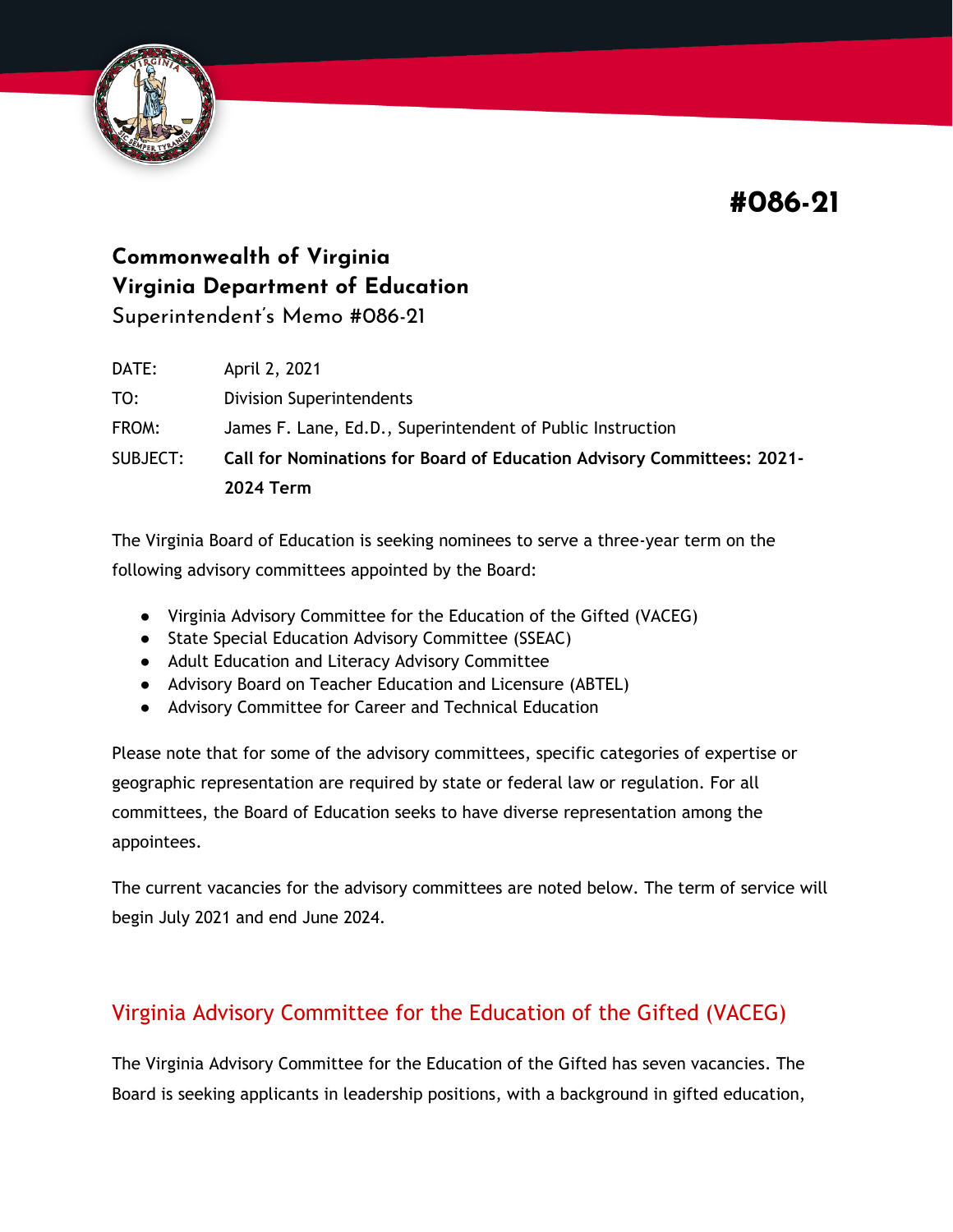from local school divisions. Individuals from all regions, with the exception of Region 5, are encouraged to apply.

### State Special Education Advisory Committee (SSEAC)

The State Special Education Advisory Committee has five vacancies for:

- An agency representative from an agency responsible for financing or delivery of related services to children with disabilities
- A parent representative from Region 3
- A parent representative from Region 8
- A representative from Region 7
- A Juvenile Justice representative

#### Adult Education and Literacy Advisory Committee

The Adult Education and Literacy Advisory Committee has two vacancies. Priority consideration will be given to representatives of the following industry sectors:

- Health Science
- Manufacturing

#### Advisory Board on Teacher Education and Licensure (ABTEL)

The Advisory Board on Teacher Education and Licensure has one vacancy for:

● Higher Education Teacher Education Faculty Member (Private). Priority consideration will be given to representatives from Region 2, 3, 4, and 8.

#### Advisory Committee for Career and Technical Education

The Advisory Committee for Career and Technical Education has four vacancies. Priority consideration will be given to representatives from the following industry sectors:

- Energy
- Health Science
- Manufacturing
- Marketing

Geographical regions noted above are based on the [Department of Education](http://www.doe.virginia.gov/directories/school_divisions/division_info_by_regions.shtml)  [Superintendent's Regions](http://www.doe.virginia.gov/directories/school_divisions/division_info_by_regions.shtml).